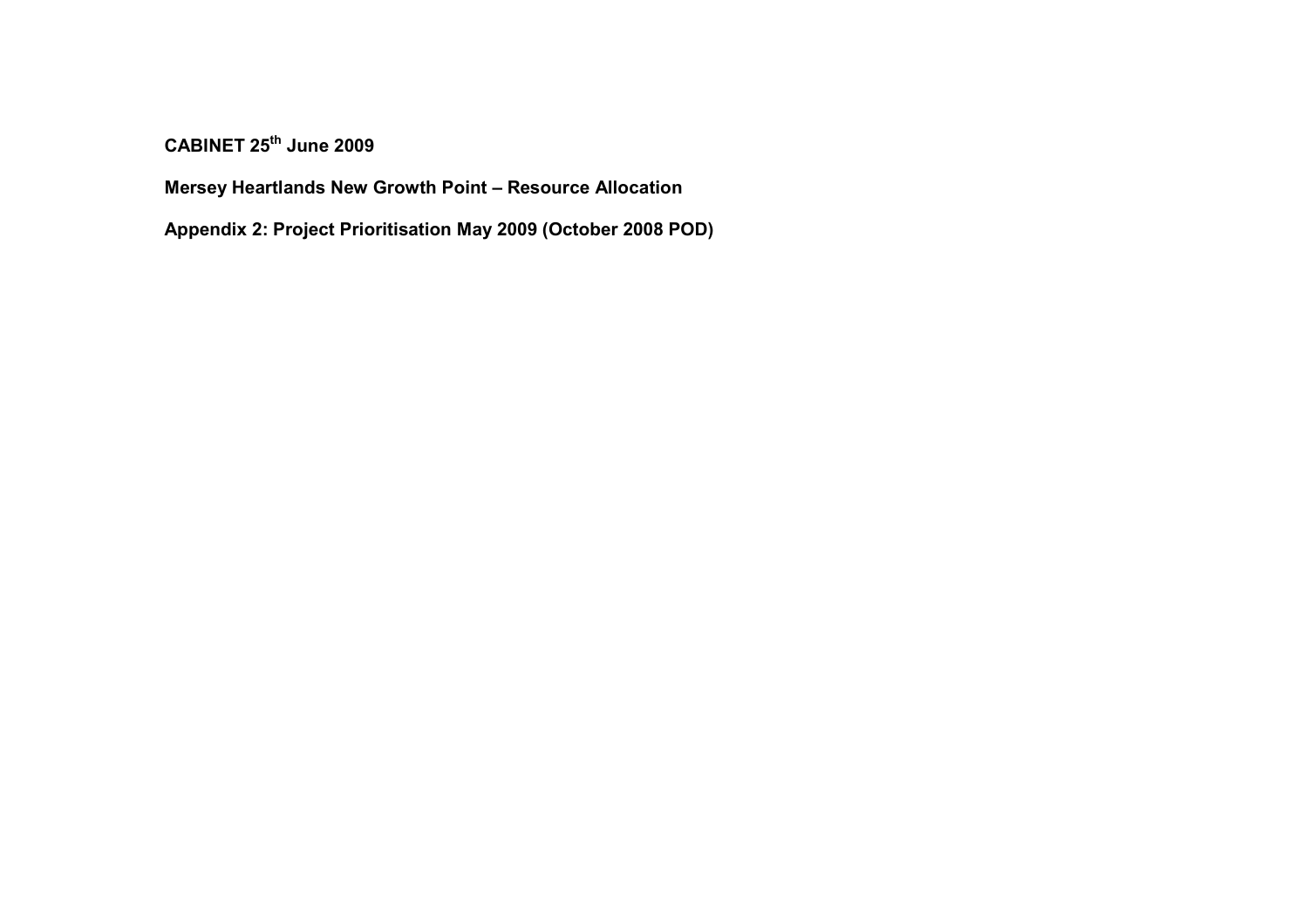Mersey Heartlands Growth Point Bid

Project Prioritisation May 2009 (October 2008 POD) CLG Growth Fund Requirements

| Project                                                                                                   | <b>Project Description</b>                                                                                                                                                                                                          | 2009/2010         |                      |                      | 2010/2011          |                        |                        | 2009/10-2010/11    |                        |                        | Cumulativ                                                                                                      | Priority                                           |
|-----------------------------------------------------------------------------------------------------------|-------------------------------------------------------------------------------------------------------------------------------------------------------------------------------------------------------------------------------------|-------------------|----------------------|----------------------|--------------------|------------------------|------------------------|--------------------|------------------------|------------------------|----------------------------------------------------------------------------------------------------------------|----------------------------------------------------|
|                                                                                                           |                                                                                                                                                                                                                                     | Revenue<br>£      | Capital<br>£         | <b>TOTAL</b><br>£    | Revenue<br>£       | Capital<br>£           | <b>TOTAL</b><br>£      | Revenue<br>£       | Capital<br>£           | <b>TOTAL</b>           | e                                                                                                              |                                                    |
| <b>CLG Allocation</b>                                                                                     |                                                                                                                                                                                                                                     | 194,406           | 2,271,770            | 2,466,176            | 259,208            | 3,607,005              | 3,866,213              | 453,614            | 5,878,775              | 6,332,389              |                                                                                                                |                                                    |
|                                                                                                           | A. INITIAL NGP ALLOCATION LIVERPOOL: WIRRAL 60:40                                                                                                                                                                                   |                   |                      |                      |                    |                        |                        |                    |                        |                        |                                                                                                                |                                                    |
| <b>LIVERPOOL</b><br><b>WIRRAL</b>                                                                         |                                                                                                                                                                                                                                     | 116,644<br>77,762 | 1,363,062<br>908,708 | 1,479,706<br>986,470 | 155,525<br>103,683 | 2,164,203<br>1,442,802 | 2,319,728<br>1,546,485 | 272,168<br>181,446 | 3,527,265<br>2,351,510 | 3,799,433<br>2,532,956 |                                                                                                                |                                                    |
|                                                                                                           | <b>B. JOINT FUNDING</b>                                                                                                                                                                                                             |                   |                      |                      |                    |                        |                        |                    |                        |                        |                                                                                                                |                                                    |
| 2<br>3<br>$\overline{4}$                                                                                  | Bid preparation by Peel<br>Wirral NGP Evidence Base<br>Peel Transport modelling (Wirral)<br>Liverpool Key infrastructure                                                                                                            |                   |                      |                      |                    |                        |                        |                    |                        |                        |                                                                                                                |                                                    |
| sub-total joint funding                                                                                   |                                                                                                                                                                                                                                     | 100,000           | 150,000              | 250,000              | 50,000             | 0                      | 50,000                 | 150,000            | 150,000                | 300,000                |                                                                                                                |                                                    |
|                                                                                                           | <b>C. LIVERPOOL PROJECTS</b>                                                                                                                                                                                                        |                   |                      |                      |                    |                        |                        |                    |                        |                        |                                                                                                                |                                                    |
| L1<br>L2<br>L <sub>3</sub><br>L4<br>L <sub>5</sub><br>L <sub>6</sub><br>L7<br>L <sub>8</sub><br>L9<br>L10 | HMRI - Land acquisition<br>HMRI - Land remediation<br>Key infrastructure<br><b>Transport Modelling</b><br>Key Transport Infrastructure<br>Affordable Housing - Mortgage Loans<br><b>SHMA</b><br>Green Infrastructure<br>Water Cycle |                   |                      |                      |                    |                        |                        |                    |                        |                        | 0<br>0<br>$\mathbf 0$<br>0<br>$\Omega$<br>$\Omega$<br>$\mathbf 0$<br>$\mathbf 0$<br>$\mathbf 0$<br>$\mathbf 0$ | $\overline{2}$<br>3<br>5<br>6<br>7<br>8<br>9<br>10 |
| Sub-total Liverpool funding<br>Less contribution to Peel                                                  |                                                                                                                                                                                                                                     | 116,644<br>0      | 1,363,062<br>150,000 | 1,479,706<br>150,000 | 155,525<br>0       | 2,164,203<br>0         | 2,319,728<br>0         | 272,169<br>0       | 3,527,265<br>150,000   | 3,799,434<br>150,000   |                                                                                                                |                                                    |